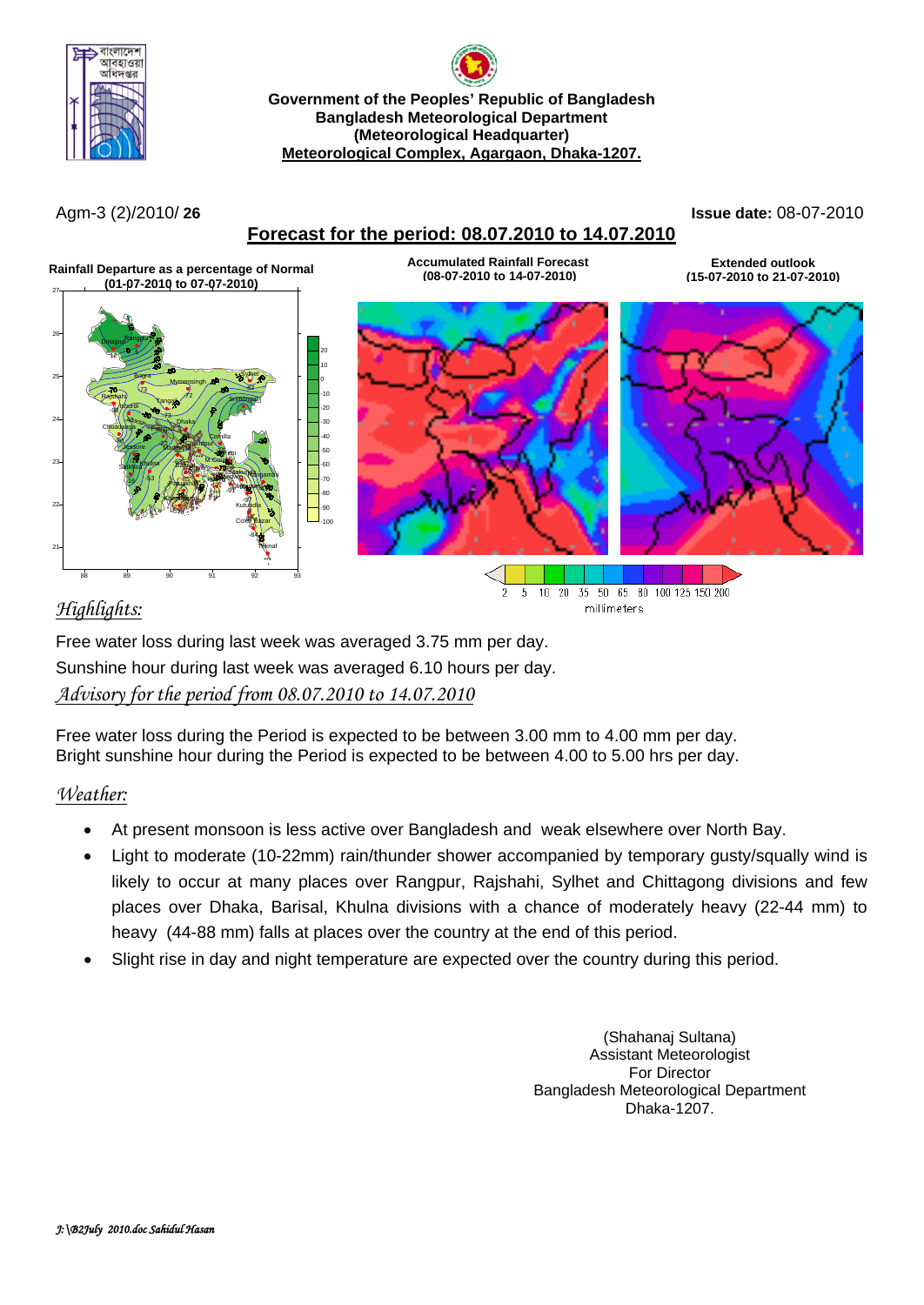### **Bengali Version**

#### **Forecast for the period: 08.07.2010 to 14.07.2010**

**Rainfall Departure as a percentage of Normal (01-07-2010 to 07-07-2010) Accumulated Rainfall Forecast**

88 89 90 91 92 93 21 22 23 24 25 26 27 Dhaka **Mymensingh** Faridpur Madaripur Tangail **Chatacoping** Sitakunda <sub>Ra</sub>ngamati Coxs<sup>t</sup> Bazar Teknaf Haley Strowing Kutu<mark>b</mark>dia Feni M.Court Chandpur Comilla Sylhet  $\mathsf{Rajshahj}$   $\mathsf{Rajshahj}$   $\mathsf{Srimongal}$ Bogra Dinajpur Bangpur Ishurdi Khulna Jessore Chuadanga Satkhira Pulpa / Bansslaen Patuakhali Khepupara -51 -72 -22 -63 -73 -97 -9830 perdi -84 \*\*\*  $\leftrightarrow$  -91 -87 -56 \*\*\* \*\*\* -34 -82  $-8/6 - 99 = 2$ -73  $12 - 5$  $\leftrightarrow$ -53 -13 -80  $-16$  /  $3<sup>5</sup>$   $\frac{1}{2}$   $\frac{1}{2}$   $\frac{1}{2}$   $\frac{1}{2}$   $\frac{1}{2}$ -65 -78  $\mathbf{0}$ 10 20 **(08-07-2010 to 14-07-2010)**

**Extended outlook (15-07-2010 to 21-07-2010)**



millimeters

#### *প্ৰধান বৈশিষ্ট্য সমুহঃ-*

গত সপ্তাহে বাষ্পীভবনের দৈনিক গড় ৩.৭৫ মিঃমিঃ ছিল। গত সপ্তাহে সূৰ্যকিৱণ কালেৱ দৈনিক গড় ৬.**১**০ ঘন্টা ছিল।

### পূর্বাভাসঃ- ০৮-০৭-২০১০ খৃঃ থেকে ১৪-০৭-২০১০ খৃঃ পর্য<sup>ন</sup>ড়।

এ সময়ে বাম্পীভবনের দৈনিক গড মান ৩.০০ মিঃমিঃ থেকে ৪.০০ মিঃমিঃ থাকতে পারে । এ সময়ে সূর্যকিরণকালের দৈনিক গড় মান ৪.০০ ঘন্টা থেকে ৫.০০ ঘন্টা থাকতে পারে।

#### *আবহাওয়াঃ-*

- বর্তমানে মৌসমী বায়ু প্রবাহ বাংলাদেশের উপর কম সক্রিয় এবং উত্তর বঙ্গোপসাগরে দুর্বল।
- এ সপ্তাহে রংপুর, রাজশাহী, সিলেট ও চট্টগাম বিভাগসমূহের অনেক স্থানে এবং ঢাকা, বরিশাল, খুলনা বিভাগের কিছু কিছু স্থানে দমকা অথবা ঝড়ো হাওয়াসহ বৃষ্টি / বজ্ৰ বৃষ্টি হতে পারে । সেই সাথে সপ্তাহের শেষার্ধে দেশের কিছু কিছু স্থানে মাঝারী ধরণের ভারী (২২-88 মিঃমিঃ) থেকে ভারী (৪৪-৮৮ মিঃমিঃ) বর্ষণের সম্ভাবনা রয়েছে।
- এ সপ্তাহের দিনের ও রাতের তাপমাত্রা সামান্য বৃদ্ধি পেতে পারে।

(শাহনাজ সুলতানা) সহকারী আবহাওয়াবিদ পরিচালকের পক্ষে বাংলাদেশ আবহাওয়া অধিদপ্তর, ঢাকা-১২০৭।